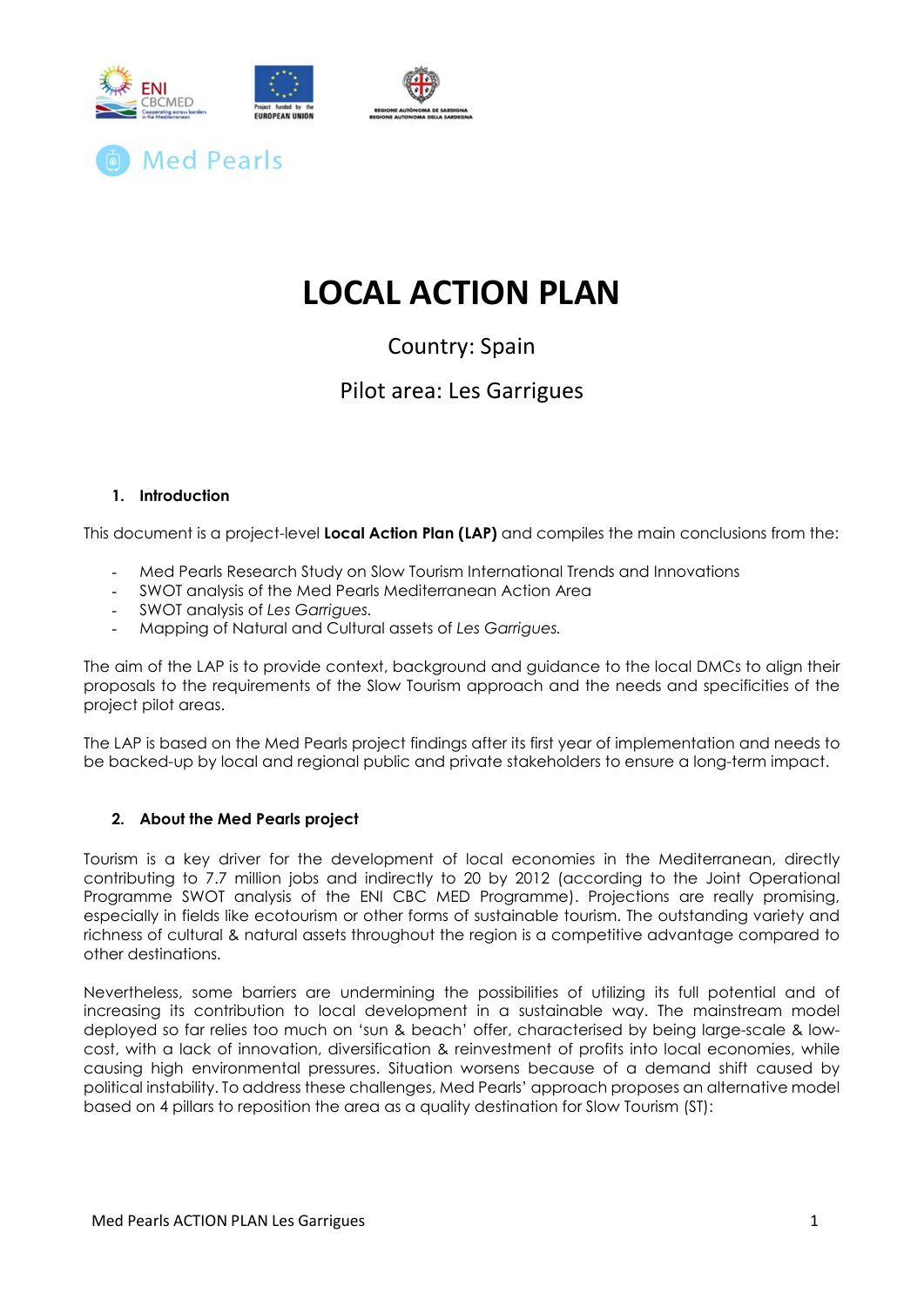



- i) Deseasonalization (taking advantage of the exceptional weather conditions);
- ii) Diversification (developing new tourist products & experiences for niches & new segments based on Slow Tourism and valorising the rich existing heritage);
- iii) Innovation (introducing ICT & digitalisation to bolster the most promising tourist product ideas coming from local MSMEs);
- iv) Local economy development (by supporting Slow Tourism, around 66% of the trip costs from packages remain in local destinations (as estimated by the ATTA 2014 Snapshot), thus at local stakeholders, while in mass tourism packages up to 80% of travellers expenditures go to airlines, hotels or other international companies, according to UNEP).

Med Pearls will work towards the integration of the Mediterranean diversity into a top quality & single brand for Slow Tourism, guaranteeing similar experiences to visitors based on regions' values & lifestyle.

Based on the above, the Project Objective is to internationally position the Mediterranean as an integral destination of quality and excellence for Slow Tourism by accelerating innovative initiatives built from public & private cooperation.

Med Pearls project is co-financed by the European Union under the European Neighbourhood Instrument cross-border cooperation program "Mediterranean Sea Basin" 2014-2020 (ENI CBC MED). It started on 1st September 2019 and has a duration of 36 months (until 31st August 2022). It counts on an overall budget of 3.015.132 EUR, which are co-financed at a 90% rate by the ENI CBC Med program.

It includes the following project partners:

- Lead Beneficiary: Spain: Catalan Tourist Board
- Project partner 1: Egypt: Confederation of Egyptian European Business Associations
- Project partner 2: Greece: Municipality if Thessaloniki
- Project partner 3: Jordan: Discovery Travel & Tourism LLC
- Project partner 4: Italy: APS Mediterranean Pearls
- Project partner 5: Palestine: Palestine information & communications technology incubator
- Project partner 6: Palestine: Palestine Wildlife Society
- Project partner 7: Egypt: Alexandria Chamber

More information is available at: http://www.enicbcmed.eu/projects/med-pearls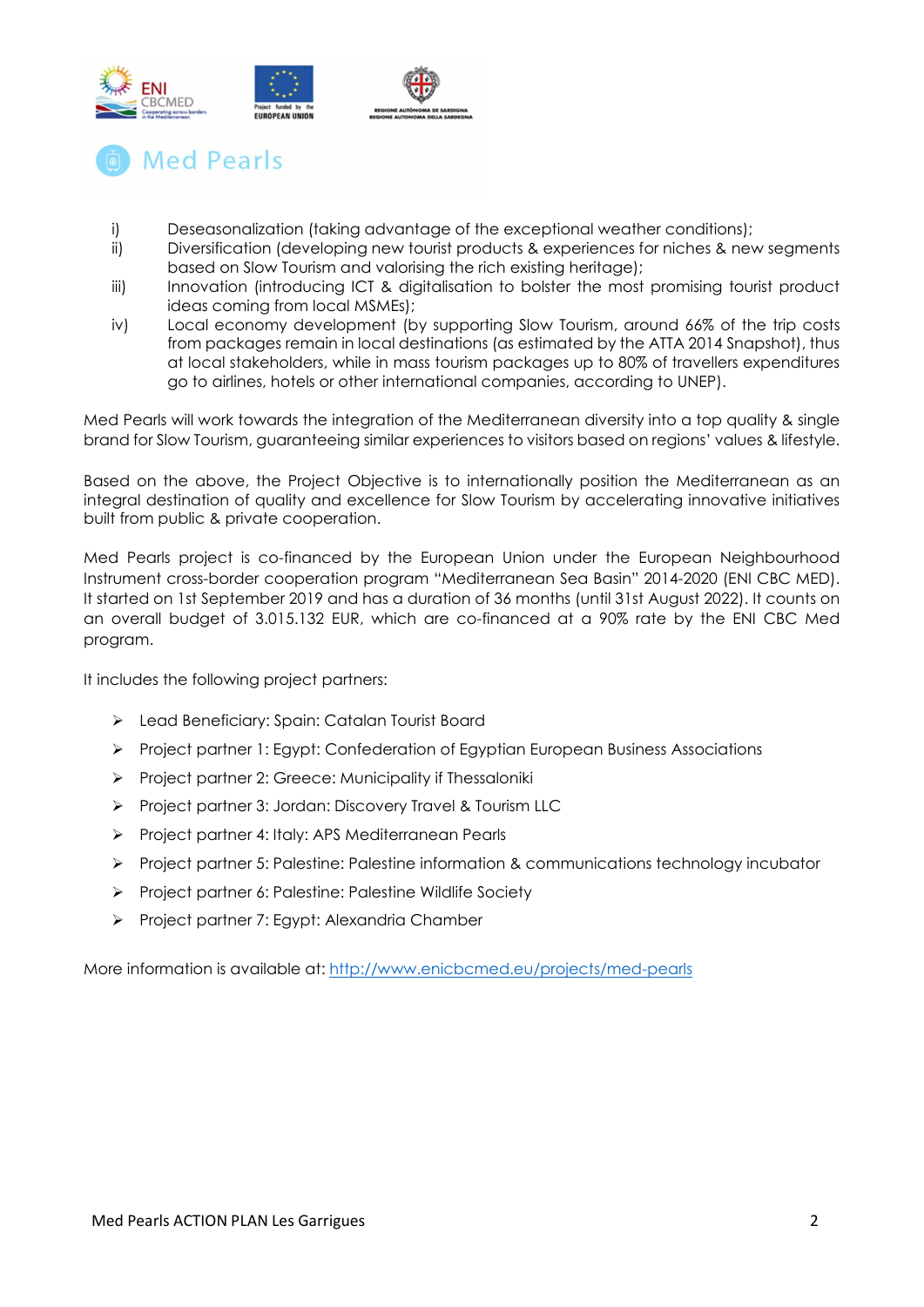



### 3. About Slow Tourism

### $\triangleright$  Definition of Slow Tourism

Although there is not a single definition, Slow Tourism is a type of tourism that:

"Sensitizes demand and supply of ethical values, allows to get possession of time again, relieves anxiety and stress caused by hectic paces, allows the guests to be back in tune with themselves and whatever surrounds them, creates a new form of awareness thanks to a deeper and involving experience and thus emphasizes sustainability, responsibility and eco-friendliness".

According to some authors, it can only be called "Slow Tourism" if it satisfies six dimensions, both from the point of view of supply and demand. These are:

- Time
- Slowness (opposed to "time is money")
- Otherness (sphere of relationships between individuals with different opinions, beliefs, knowledge and cultures)
- Authenticity
- Sustainability
- Emotion

To roll-out this LAP in the pilot area, it is strongly recommended to use the main findings and conclusions from the Med Pearls "Research study on Slow Tourism international trends and innovations" which can be downloaded from this link; specific information on the Slow Tourism concept is given on pages 9 to 11.

### $\triangleright$  General Aspects of a Slow Tourist profile

As far as the slow tourist profile is concerned, information of interest can be found in the chapter "Conceptualization and Trends on Sustainable and Slow Tourism" of the before mentioned study.

In the following table a comparative profile of the slow tourist, in contrast to that of the "mainstream" tourist is presented.

|                         | Slow Tourist                                                        | Mainstream Tourist                         |
|-------------------------|---------------------------------------------------------------------|--------------------------------------------|
| Inspiration             | From travel books to Internet                                       | Internet                                   |
| Reservation             | By phone or e-mail (for a more direct<br>contact) but also Internet | Internet booking engines but also<br>email |
| Use of tour operators   | Only if not avoidable                                               | <b>Yes</b>                                 |
| Destination info & maps | From travel guides (paper) to smartphone                            | Smartphones or tablet                      |
| Taking pictures         | Analogic camera, if possible – smartphones                          | Smartphones                                |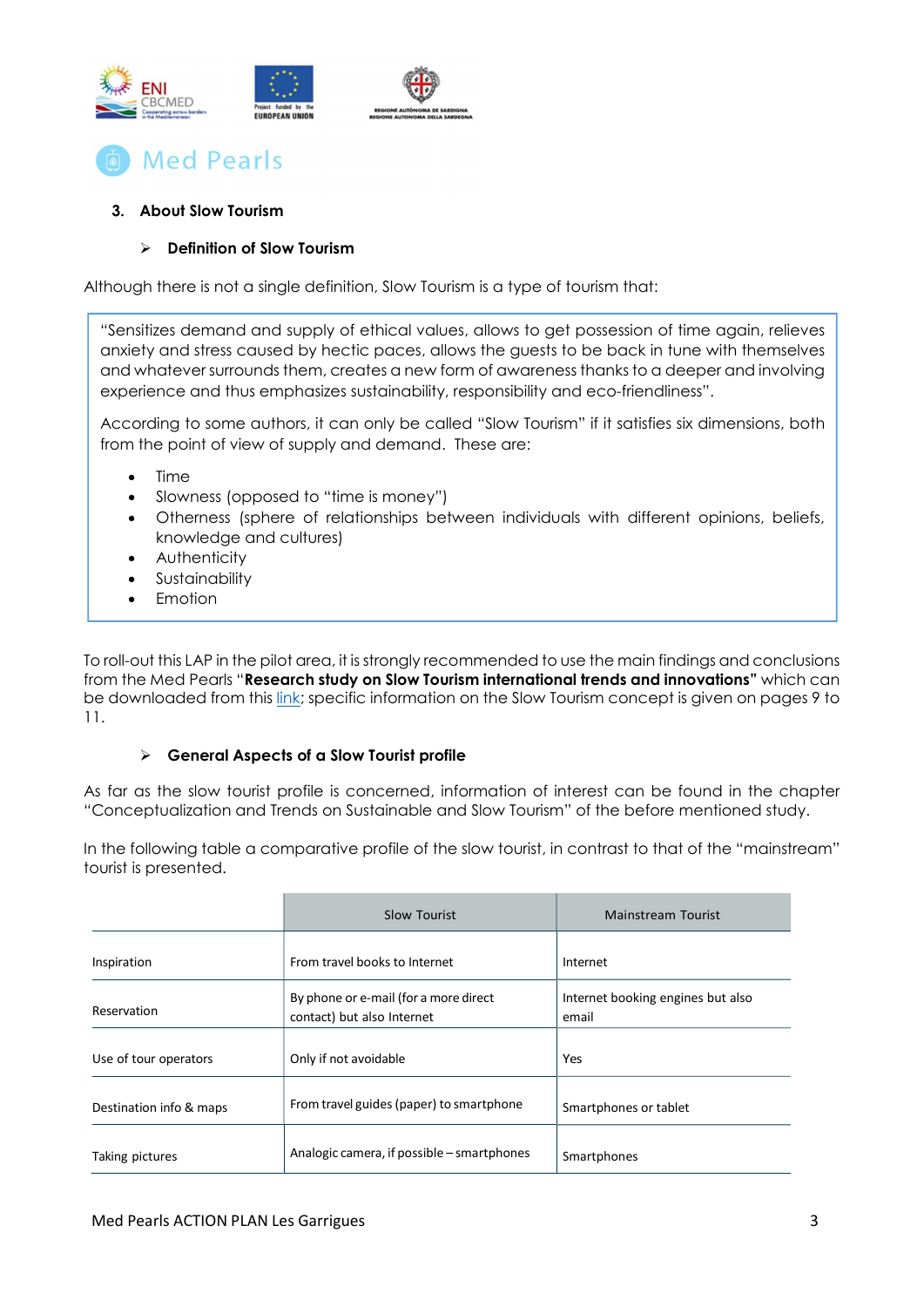

## **Med Pearls**

| Use of social networks to<br>communicate trip or pictures            | Growing trend                                                                                                                               | Yes, in every case                                                                                                   |
|----------------------------------------------------------------------|---------------------------------------------------------------------------------------------------------------------------------------------|----------------------------------------------------------------------------------------------------------------------|
| Personal attitude towards<br>destination, people, and<br>environment | "Disconnection" from the everyday world and<br>full "connection" to the destination                                                         | Permanent connection with the<br>everyday world (smartphone) and<br>little (or none) connection with<br>destination. |
| Apparel and clothes                                                  | Soft and essential. Probably buys local<br>clothes at destination                                                                           | Heavy (unnecessary apparel), bought<br>and brought from origin                                                       |
| Means of transport to destination                                    | Preference for alternative means of<br>transport mainly train or bus. Also shared<br>transport, environmentally friendly, and<br>hurry-free | Preference for low cost airlines<br>and/or exclusive use vehicle                                                     |
| Meansof transport in destination                                     | Public transport, shared, environmentally<br>friendly, and hurry-free                                                                       | Those that allow quick movement<br>e.g. exclusive use vehicle                                                        |
| Accommodation                                                        | Local housing and/or small, friendly, and<br>familiar business                                                                              | Major hotel franchises                                                                                               |
| <b>Meals</b>                                                         | Local & traditional cuisine / eco-friendly<br>foods and beverages                                                                           | Fast food, hotel food, international food                                                                            |
| Agenda                                                               | Flexible agenda or none.                                                                                                                    | Everything is within a programme                                                                                     |
| <b>Activities</b>                                                    | Prefers direct contact with nature, and/or<br>local population. No intermediaries                                                           | Fully intermediated. Minimum contact<br>with local population.                                                       |

### $\triangleright$  Check list to develop a Slow Tourism product

This check list is available at the document "Criteria and requirements to create Slow Tourism packages" prepared specifically for the Med Pearls project with the aim to support the creation of Slow Tourism packages and experiences that are highly attractive to Incoming Travel Agencies and Tourists.

The document can be downloaded from the Med Pearls website, specifically from the following Link.

The criteria are classified in the following sections: transport, accommodation, activities and food. In addition, there is a section devoted to general aspects such as the ones related to the package itself or the DMC or Incoming Travel Agency offering the package.

For a tour package to be considered Slow, it should meet a minimum of compulsory requirements. It is considered that a Slow Tourism package has to be coherent and balanced, so compliance with a minimum of 40% of requirements in each category is recommended. The more requirements the package meets, the more "Slow Tourism philosophy" will be. Each category details the minimum requirements to be met.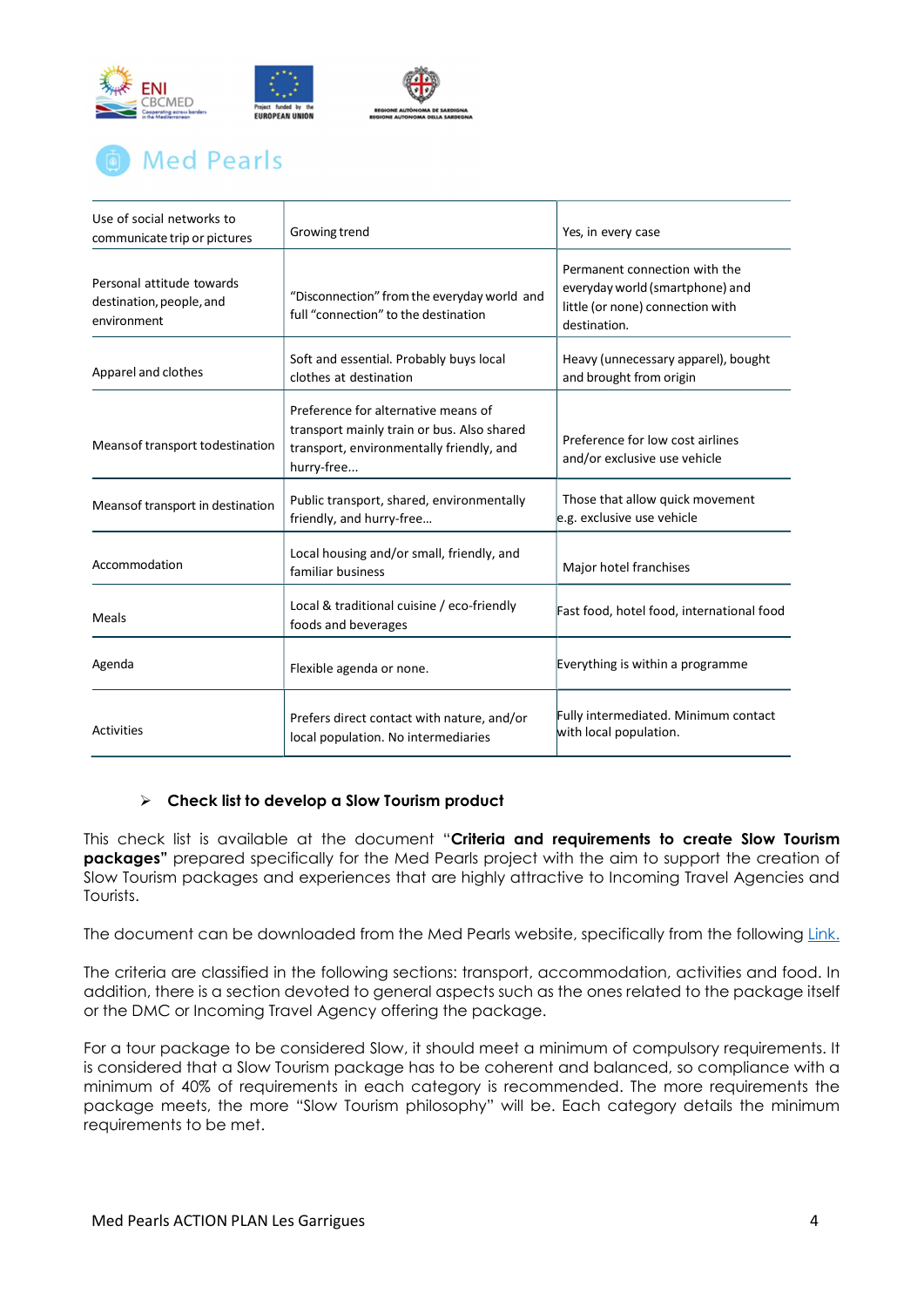



### 4. About the Pilot Area

Les Garrigues was selected for being one of the territories in Catalonia with a lower number of visitors but with distinct resources and elements to enhance slow tourism. The area has an interesting mix of rural areas combined with natural environments and small towns with their own character. The county has also unique resources, be it at the level of natural, cultural and intangible heritage, or an arrange of local producers producing local crafts and gastronomic products. Such as olive oil, which is one of the main products produced and the area is renowned for.

In terms of tourism infrastructure, the area has growing potential with a varied accommodation offer that combines both hotels, apartments and smaller establishments that fit the slow tourism philosophy. Such as rural houses and lodges, summer camps facilities or motorhome parkings integrated in the area. Furthermore, the area also offers visitors mobility options to move inside the destination through more eco-friendly and sustainable options such as public transport, bike renting and hiking routes.

Last, but not least, the area also offers events and activities throughout all the year that are respectful in representing the culture of the territory, as well as tourism activity providers that fit the slow tourism interests. Some examples are gastronomy and wine tourism, agrotourism, nature and active tourism providers, and ecotourism services. The main highlights of the region are the all the providers, attractions and services related to olive oil tourism.

### 5. SWOT of the pilot area

### **STRENGTHS**

- Product of acknowledged quality: extra virgin olive oil from Les Garrigues.
- Well-preserved rural landscape with unique steppe habitat species in Catalonia.
- Existence of rural cultural heritage that is becoming more and more interesting (dry stone walls, vaulted huts, etc.)
- Outstanding archaeological heritage: the Vilars d'Arbeca Site and the Cogul Cave Paintings.
- Unique museum spaces: Espai Macià, the Mirador de les Garrigues, the Center for the Culture of Oil of Catalonia, the Oil Museum, among others.
- Protected natural areas, most notably the: Mas de Melons.
- Unpolluted and not eroded territory
- Quality of life, tranquillity and friendly contact from the inhabitants
- The charm of the villages
- Local cuisine and typical products (kidney-shaped bread, "orelletes", "panadons", etc.)
- Les Garrigues PDO is one of the best known in Catalonia and the oldest food designation in Spain (it is 40 years old).
- Some wineries, restaurants and accommodation in Les Garrigues are included in the Lleida-Costers del Segre Wine Route and within the Costers del Segre PDO.
- PDO Pear of Lleida

### **WEAKNESS**

- Significant aging of the population.
- Constant loss of population over the last 10 years. Exodus of young people who do not find job opportunities in the region (loss of talent).
- Lack of infrastructures adapted to sustainable mobility, e.g. charging points for electric vehicles and bicycles, bicycle parking lots, etc.
- Limited internal connection by public transport.
- Connectivity with train, only in the north of the county.
- Very divided region in terms of road communications.
- Lack of directional and interpretive signage to move around the territory.
- Very poor internet connection in some villages and areas. There is no fibre optic connectivity in almost any village of the County.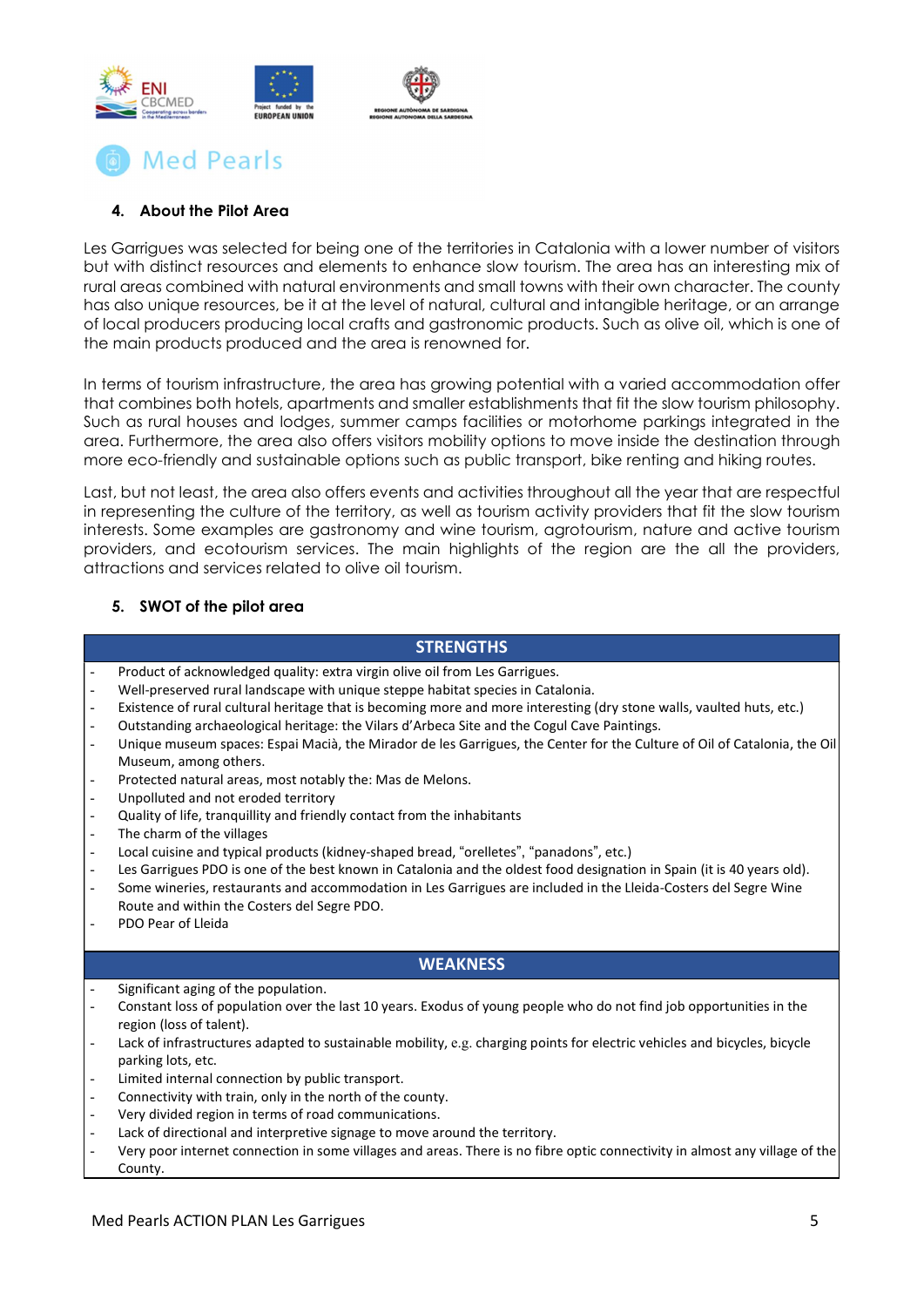

## **Med Pearls**

- Existence of two very different realities within the same region: the northern Garrigues (irrigated and well connected) and the southern Garrigues (dry and more isolated).
- Aged and uncompetitive agricultural sector with low level of added value of agricultural products.
- Difficulties to commercialise the main agricultural product: oil, by some cooperatives.
- Non-performing and weak operational structure of the PDO Les Garrigues. Not exploited for tourism.
- Weak public-private cooperation for a tourism strategy. Feeling of lack of public support by private sector.
- Lack of tourist accommodation in the region, especially rural hotels and / or that including food service/restaurant to be able to structure tourist products and packages. (e.g. Few accommodations include breakfast service). Little predisposition to renovate abandoned houses for tourism.
- Very few restaurants and many of them do not serve local products.
- There is no variety for gourmet tourism.
- Decrease in the commercial fabric of many towns. Many services and facilities for visitors are closed on weekends.
- There is a significant lack of "Les Garrigues" brand in terms of tourism included for Catalonia visitors
- Lack of language skills by tourism agents
- Low appreciation of the own local heritage. Lack of tourism sector awareness by the local population. Lack of knowledge of the traditions and culture around the Oil by the young people.

### **OPPORTUNITIES**

- New tourist accommodation is being created: a new hostel in La Granadella or a number of tourist apartments
- Number of visitors growth for about 5 years.
- Position Les Garrigues within the tourist markets as an oil-tourism destination. Oil tourism has a lot of room to grow.
- Create eco-tourism and nature tourism products around protected natural spaces.
- Create an offer of active tourism activities around the Albagés Reservoir.
- Attract new population: families looking for an environment with quality of life or young farmers escaping from economic crisis.
- Improving internet connectivity would mean more jobs and business opportunities.
- Improving the productivity of the lands that will benefit from the new irrigation coming from the Segarra-Garrigues Canal.
- Existence of an Oil PDO that could bring together the sector and be a joint and stronger promotional mechanism.
- Explore joint experience initiatives between oil and winery cooperatives (e.g. Garrigues Emprèn, S.L.) or oil and fruit cooperatives; or the event Forum Verge Extra (storytelling of the territory through the oil and olive trees).
- New business initiatives are flourishing to create new experiences: creation of slow long-distance cycling routes, 185 kms; initiatives related to wineries, etc.
- Road communication could be worked on for Slow experiences.
- Growing perception that tourism can be an instrument for local development
- Motorhome spaces linked to wineries or others, attract international tourism all year round.
- Take advantage of the Barcelona Brand (e.g. become the "Tuscany of Barcelona") and take advantage of the proximity to the Priorat and Terra Alta counties with more visitors.
- Product creation for renewable energies (biomass), sustainable products (corn as a basis for biodegradable elements, ..)
- Incorporation of "vaulted" sheds into the offer of "slow" experiences. More than 1000 catalogued in the region. It could be slow hosting if this complies with regulations.
- Interest of visitors to live and share activities with farmers, etc.
- Future common brand of "Agro-tourism in Catalonia"
- Recovery of wooded sidewalks in the Urgell Canal. 300km of "green" trail
- Formalize a table of tourism public representatives in the County to work more coordinated

### **THREATS**

- The general aging of the population plus the exodus of young people are a serious threat of depopulation. Difficult situation of schools close to closure in small villages.
- Deficiencies in technology are a brake to bring new companies and professionals to the County. And make villages less attractive to new populations or local young people.
- Loss of services as a result of the population decline: medical and nursing services, post offices, schools, shops, etc. Risk of land abandonment due to a lack of generational change among the peasantry.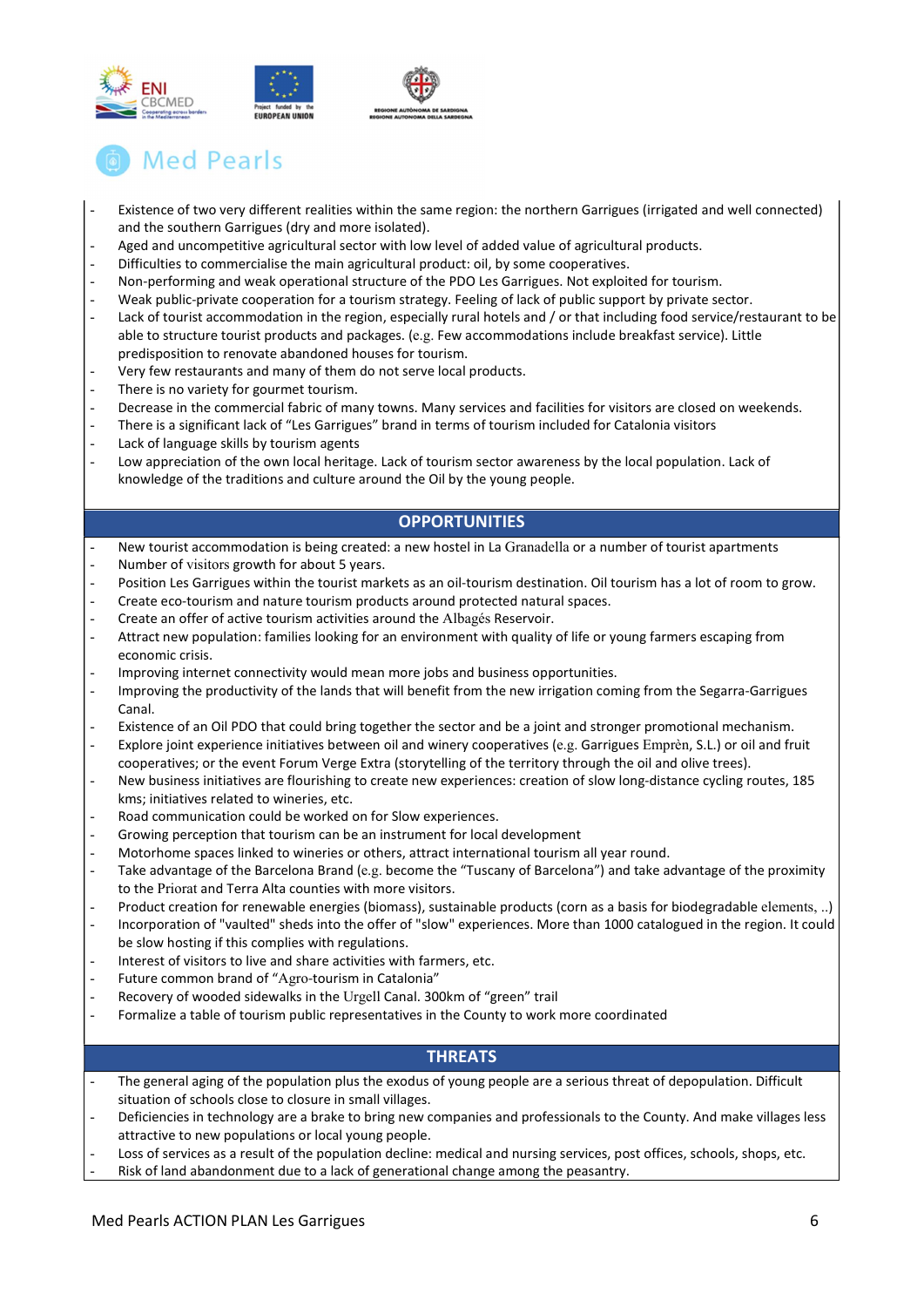



- Oil tourism does not currently have any specific support program from the public authorities.
- Loss of land property by the people of Les Garrigues if these are sold to external big companies that take advantage of the new systems of irrigation being put in place.
- Rick of damaging the traditional landscape of the County if the practice of large intensive irrigation agriculture is established.
- Lack of continuity of the PDO Les Garrigues if the new Oil producers do not see the interest in joining the PDO.
- Tourism and Urban planning laws, which are more designed for big cities, add extra complications to certain tourism initiatives in the County.

### 6. Main cultural and natural assets of the pilot area

Regarding cultural heritage assets, Les Garrigues stands out with historical and archaeological sites like the Moros del Cogul cave (UNESCO) and the Iberian fortress of Els Vilars, and museums such as the Oil Museum of Catalonia. In regards to intangible heritage the region is proud to have a strong oil production and gastronomic culture represented in many festivals and festivities (like with the Olive Oil Fair and the Mostra Gastronòmica), and different popular Catalan music festivals and traditions (Trobada de Gegants, Grallers I Correfocs, La Granadella festival, etc).

On the other hand, regarding natural heritage the main assets could be considered: the Cogul Caves, the Setta de Llena mountain range, the Els Bessons Natural area, the almonds trees flower blossom and different nature routes at La Granadella.

### 7. Key tourism players (stakeholders) in the pilot area

The main tourism stakeholders in the area, that are also in charge of promotion, are the Patronat de Turisme de les Terres de Lleida (Terres de Lleida Tourism Board), the Oficina Comarcal de Turisme (County Tourist Office) and the Consell Comarcal de les Garrigues (the county government body).

#### 8. Slow Tourism proposal in the Pilot Area

Below, some of the main experiences and products that can be identified as activities related to slow tourism:

- Hiking and routes around areas such as the Albagés Reservoir.
- Olive-oil tourism experiences providers and activities.
- Cyclo-tourism routes and bike-renting activities.
- Wine and gastronomic experiences in local cellars, restaurants and food producers.
- Bee keeping activities.
- Ecotourism activities.

#### 9. Insertion of the Pilot area in the Med Pearls network

### $\triangleright$  SWOT of the Med Pearls Mediterranean Action Area

Besides the individual SWOT analysis conducted in each of the 13 Med Pearls Pilot Areas, further analysis has led to a global SWOT for the Mediterranean Action Area. In line with the project objective, the main goal is to internationally position the Mediterranean as an integral destination of quality and excellence for Slow Tourism, and hence the whole region is to be promoted and commercialised as a single tourism destination.

Thus, the Med Pearls SWOT analysis for the Mediterranean area is the following one: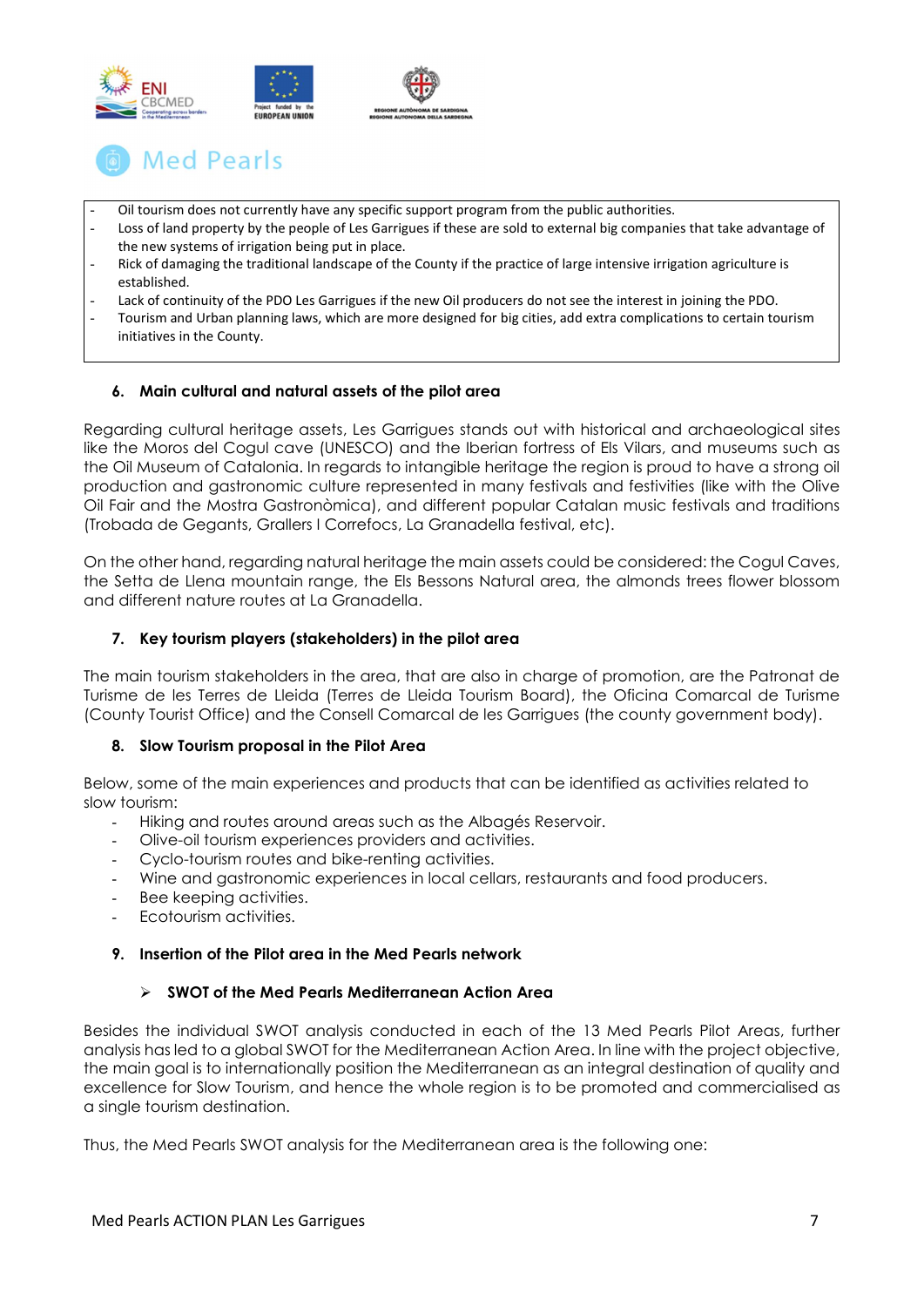



| <b>STRENGTHS</b>                                                                                                                                                                                                                                                                                                                                                                                                                                                                                                                                                                                                                                                                                                                                                                                                                                                                                                                                                                                                  | <b>WEAKNESSES</b>                                                                                                                                                                                                                                                                                                                                                                                                                                                                                                                                                                                                                                                                                                           |  |
|-------------------------------------------------------------------------------------------------------------------------------------------------------------------------------------------------------------------------------------------------------------------------------------------------------------------------------------------------------------------------------------------------------------------------------------------------------------------------------------------------------------------------------------------------------------------------------------------------------------------------------------------------------------------------------------------------------------------------------------------------------------------------------------------------------------------------------------------------------------------------------------------------------------------------------------------------------------------------------------------------------------------|-----------------------------------------------------------------------------------------------------------------------------------------------------------------------------------------------------------------------------------------------------------------------------------------------------------------------------------------------------------------------------------------------------------------------------------------------------------------------------------------------------------------------------------------------------------------------------------------------------------------------------------------------------------------------------------------------------------------------------|--|
| Well-established brand / destination name.<br>$\overline{\phantom{a}}$<br>Tourism resources richness: cultural heritage,<br>$\overline{a}$<br>museums, archaeological sites, natural resources,<br>landscape, unique flora and fauna.<br>Rich rural landscape in proximity<br>$\qquad \qquad \blacksquare$<br>Rich local / traditional production<br>$\overline{\phantom{a}}$<br>Diverse environment: financial, social and natural<br>$\overline{\phantom{a}}$<br>(biodiversity)<br>Variety of natural resources<br>$\overline{\phantom{0}}$<br>Local cuisine which can be further enhanced<br>$\qquad \qquad \blacksquare$<br>Strong and wide local market<br>$\overline{\phantom{a}}$<br>Location, proximity to major urban centres and<br>$\overline{\phantom{a}}$<br>markets<br><b>Transportation alternatives</b><br>$\overline{\phantom{a}}$<br>Proximity to well-known sites / established<br>$\overline{\phantom{a}}$<br>destinations<br>Access to organized health services<br>$\overline{\phantom{a}}$ | Limited number of visitors due to insufficient<br>tourism campaigns and / or low popularity<br>Shortage of specialized products providers<br>(niche tourism)<br>Shortage of certified tourism service providers<br>$\overline{\phantom{a}}$<br>Limited (or no) access to tourism information<br>offices<br>Insufficiencies in urban infrastructure<br>$\overline{\phantom{a}}$<br>Insufficient language and ICT skills<br>$\overline{\phantom{a}}$<br>Insufficiencies in technological and digital tools<br>$\blacksquare$<br>and infrastructure<br>Limitations in disabled people accessibility<br>$\overline{\phantom{a}}$<br>Inadequately funded local transportation<br>$\blacksquare$<br>Limited accommodation options |  |
| <b>OPPORTUNITIES</b>                                                                                                                                                                                                                                                                                                                                                                                                                                                                                                                                                                                                                                                                                                                                                                                                                                                                                                                                                                                              | <b>THREATS</b>                                                                                                                                                                                                                                                                                                                                                                                                                                                                                                                                                                                                                                                                                                              |  |
| Raise public awareness on slow tourism and<br>sustainability of tourism sector in general<br>International initiatives to promote and fund<br>$\qquad \qquad -$<br>alternative / mild forms of tourism<br>Create new eco-tourism and slow tourism<br>products<br>Strong mindset from population to accept further<br>$\overline{\phantom{a}}$<br>investments on tourism<br>New website for promotion<br>$\overline{\phantom{a}}$<br>Potential development of new integrated<br>$\overline{\phantom{a}}$<br>itineraries and programs for activities and actions<br>on slow tourism area<br>Potential traditional local festivals in an organized<br>integrated schedule<br>New integrated market for local products<br>$\overline{\phantom{a}}$<br>Structural capacity for further investments on<br>$\overline{\phantom{a}}$<br>accommodation infrastructure<br>Creation of new gastronomical contexts<br>$\overline{\phantom{a}}$<br>COVID-19 – mass tourism restrictions<br>$\qquad \qquad \blacksquare$        | Unorganized, excessive competition among<br>local entrepreneurs<br>Incomplete tourism market which leads to<br>$\overline{\phantom{a}}$<br>potential price imbalances and unfair wealth<br>dissemination<br>Bureaucracy in various tourism actions and<br>$\overline{\phantom{a}}$<br>tourism initiatives<br>Constant economic crisis' phenomena in<br>$\overline{\phantom{a}}$<br>various sectors and activities (lack of resources<br>and professionals in some instances)                                                                                                                                                                                                                                                |  |

### $\triangleright$  Strengths and opportunities in common with other Med Pearls Pilot Areas

Once the Med Pearls project concludes, a network of 26 Slow Tourism products or "Pearls", enhanced by ICT technologies, will be put in place and enrich the Mediterranean tourism offer. These new Pearls will share common values across 6 countries. They will be inter-connected through shared elements like gastronomy, landscape, traditions, fauna, flora, etc. which link the different territories of the Mediterranean.

Additionally, they will all propose experiences based on the Slow Tourism concept, thus ensuring similar tourism experiences to people willing to visit the area. Since the Pearls have been developed following a common methodology, the resulting outcome will be standard experiences in 6 different countries but adapted to local realities.